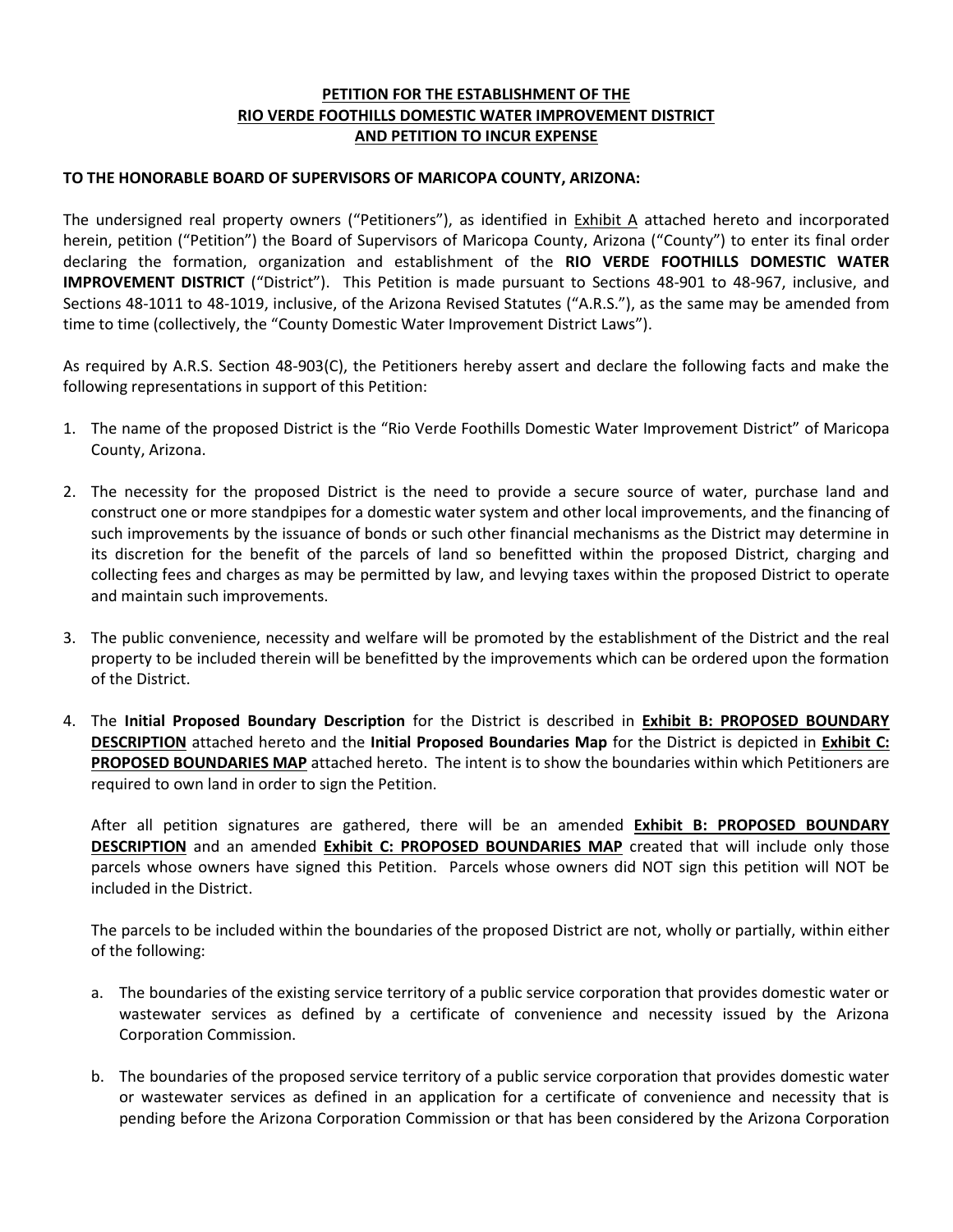Commission within one year before the date this Petition for an improvement district is filed with the Clerk of the Board of the County.

- 5. The proposed improvements may include, but are not limited to, acquiring a secure source of water, acquisition or construction of a well or wells, installation of a pump or pumps, construction of a water storage tank or tanks, and construction of a standpipe or standpipes, combined with water hauling by independent commercial and/or private water haulers delivering water from the constructed water infrastructure to parcels included within the District, or the sale of water from the domestic water system, all as part of a domestic water system.
- 6. Petitioners ask that the proposed District have the power and authority to: (i) construct, acquire and/or improve a domestic water system and all appurtenances thereto, within and without the District; (ii) make any and all other local improvements as may be required or necessary to fulfill such purpose; (iii) fund by loans, grants, assessments, special assessments, the issuance of bonds, and/or imposition of charges as may now or hereafter be ordered under and pursuant to the County Domestic Water Improvement District Laws; and (iv) provide for the operation, maintenance, repair and replacement of such improvements, as the need may arise. The proposed District shall be a special purpose district and municipal corporation for all applicable purposes. These purposes consist of, but are not limited to, the purposes prescribed in A.R.S. Section 48-909(A) as well as the related powers prescribed in A.R.S. Section 48-909(B) and A.R.S. Section 48-910.
- 7. Petitioners request that the District have an elected Board of Directors consisting of five members and that the following qualified electors of the District be appointed as the initial Board of Directors:

| <b>Name of Director</b> | <b>Address</b>                                            |
|-------------------------|-----------------------------------------------------------|
| Jennifer Simpson        | 13824 E Olesen Rd<br>Scottsdale, Arizona 85262            |
| John Jouas              | 35607 N 138 <sup>th</sup> Way<br>Scottsdale, AZ 85262     |
| Karen Nabity            | 13730 E. Cavedale Drive<br>Scottsdale, Arizona 85262      |
| Michelle Jameson        | 30507 N 164 <sup>th</sup> St<br>Scottsdale, Arizona 85262 |
| Jaime Phillips          | 16327 E Rancho Tierra Dr<br>Scottsdale, AZ 85262          |

- 8. Election dates shall be the same as the county-wide general election date of each even numbered year commencing in 2022, and terms of the applicable class shall expire on the last day of December following the election.
- 9. When the District is formed, this Petition shall be deemed to be a petition to the Board of Directors of the District that the District incur the expense of appointing and employing a District engineer, drafting and preparing plans, specifications and estimates of the District's improvements or any one of them, and of taking all action to initiate and complete such improvements. Further, this Petition shall be deemed to be a petition to the Board of Directors of the District to incur the expenses of acquiring a secure source of water and constructing a domestic water system, to pay a required bond, other fees and expenses, costs of mailings, notifications, professionals and of taking all action to initiate and complete the process of obtaining a secure source of water and any improvements.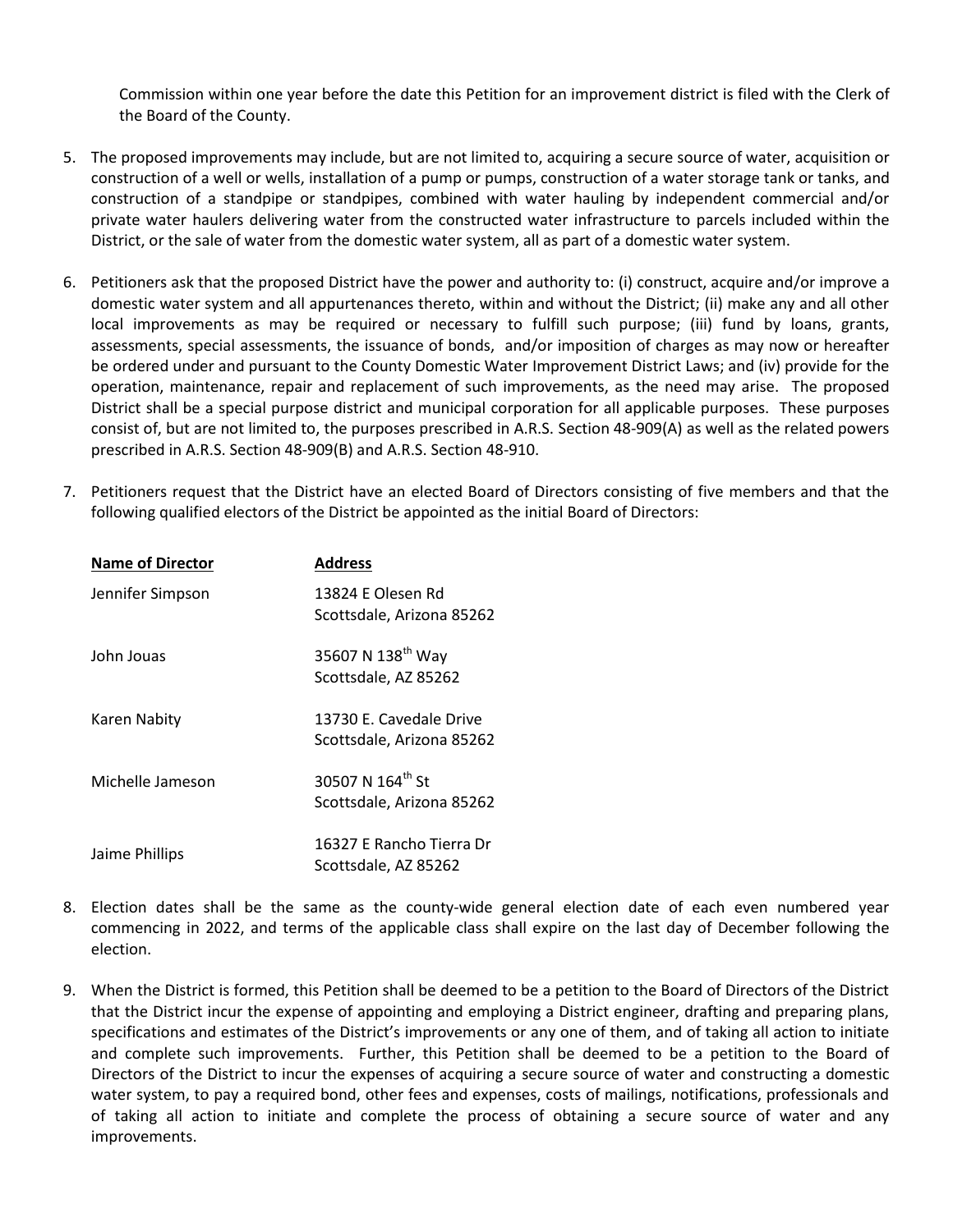- 10. The Petitioners agree to pay all expenses connected with the proceedings in case the Board of Supervisors refuses to establish the District. If the District is established but the improvement work is abandoned by the District, the costs incurred previous to the abandonment (*i.e.*, costs for engineering, legal, financial, and other incidental expenses) will be paid by the District, such payment will be provided for by the levy and collection of taxes upon all the property, real and personal, in the District, or payment for such costs will be made by any other remedy or law in force at the time of abandonment.
- 11. Petitioners understand that the engineer's estimate of costs of the improvements have not been completed nor has the assessment methodology been determined or approved by the Board of Directors, and therefore no maximum limit on the amount of any assessment or the aggregate amount of all assessments has been established.
- 12. Petitioners acknowledge that the formation of the District may result in the levy of ad valorem taxes, assessments, and other charges to pay the costs of taking all action to initiate and complete the anticipated improvements, and for their operation and maintenance, and that the real property included within the District will be subject to the ordinances, resolutions, and other laws of the District. **The owners of real property within Exhibit B: PROPOSED BOUNDARY DESCRIPTION** and **Exhibit C: PROPOSED BOUNDARIES MAP who do not sign this Petition shall be excluded from the District.**
- 13. The Petitioners represent and/or acknowledge that: (1) this Petition constitutes a binding obligation; (2) this Petition has been validly authorized and executed as verified in the verification attached hereto; (3) this Petition meets the majority requirements of A.R.S. Sections 48-903(A); (4) the proposed District is a non-contiguous District and after all Petitioners sign this petition, an amended **Exhibit B: PROPOSED BOUNDARY DESCRIPTION** and an amended **Exhibit C: PROPOSED BOUNDARIES MAP** will be created including ONLY those parcels whose owners have signed this Petition; and as a result (5) 100% of the owners of 100% of the real property to be included in the District will have signed this Petition.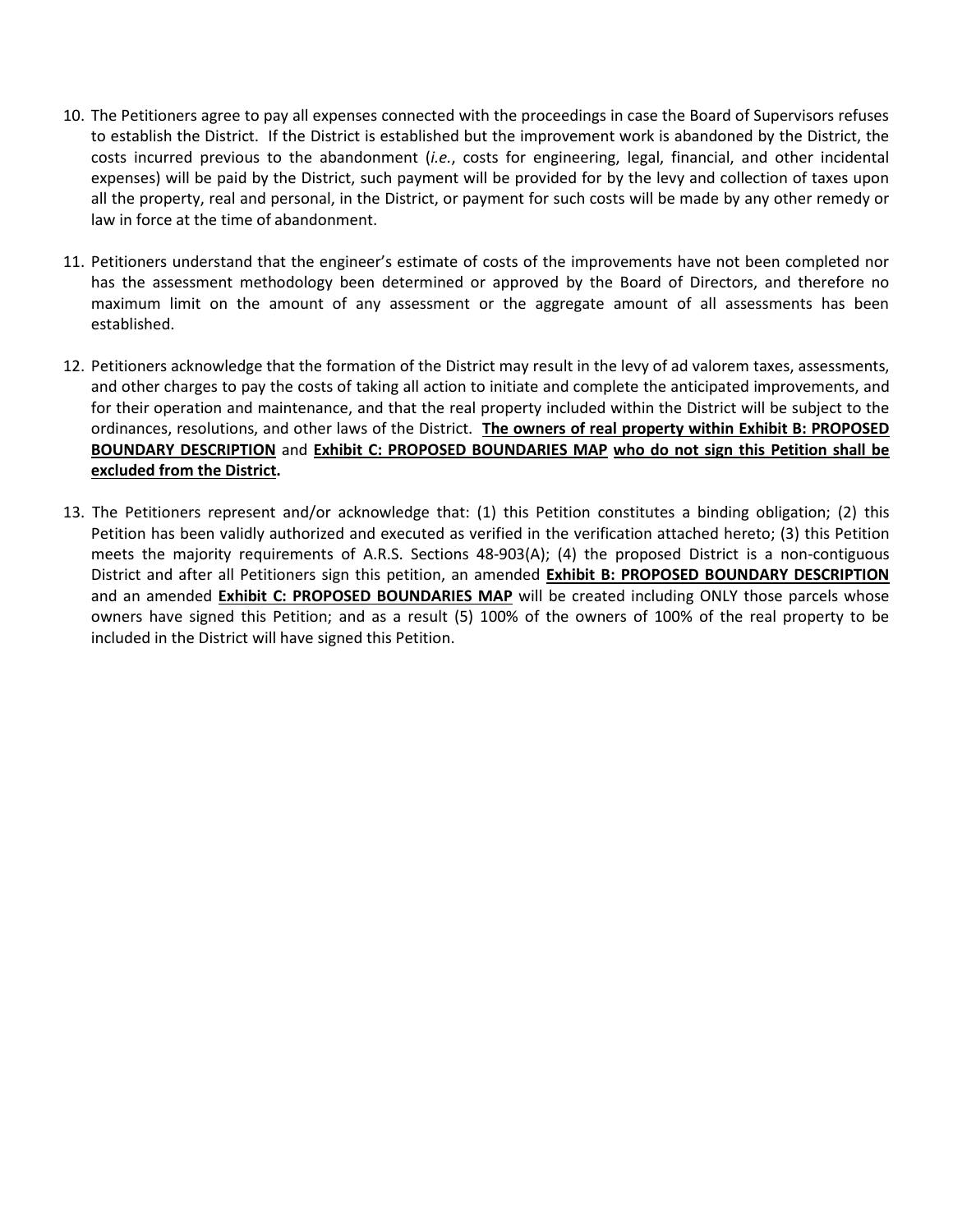# **EXHIBIT A PETIONERS SIGNATURE PAGE**

THIS PAGE INTENTIONALLY LEFT BLANK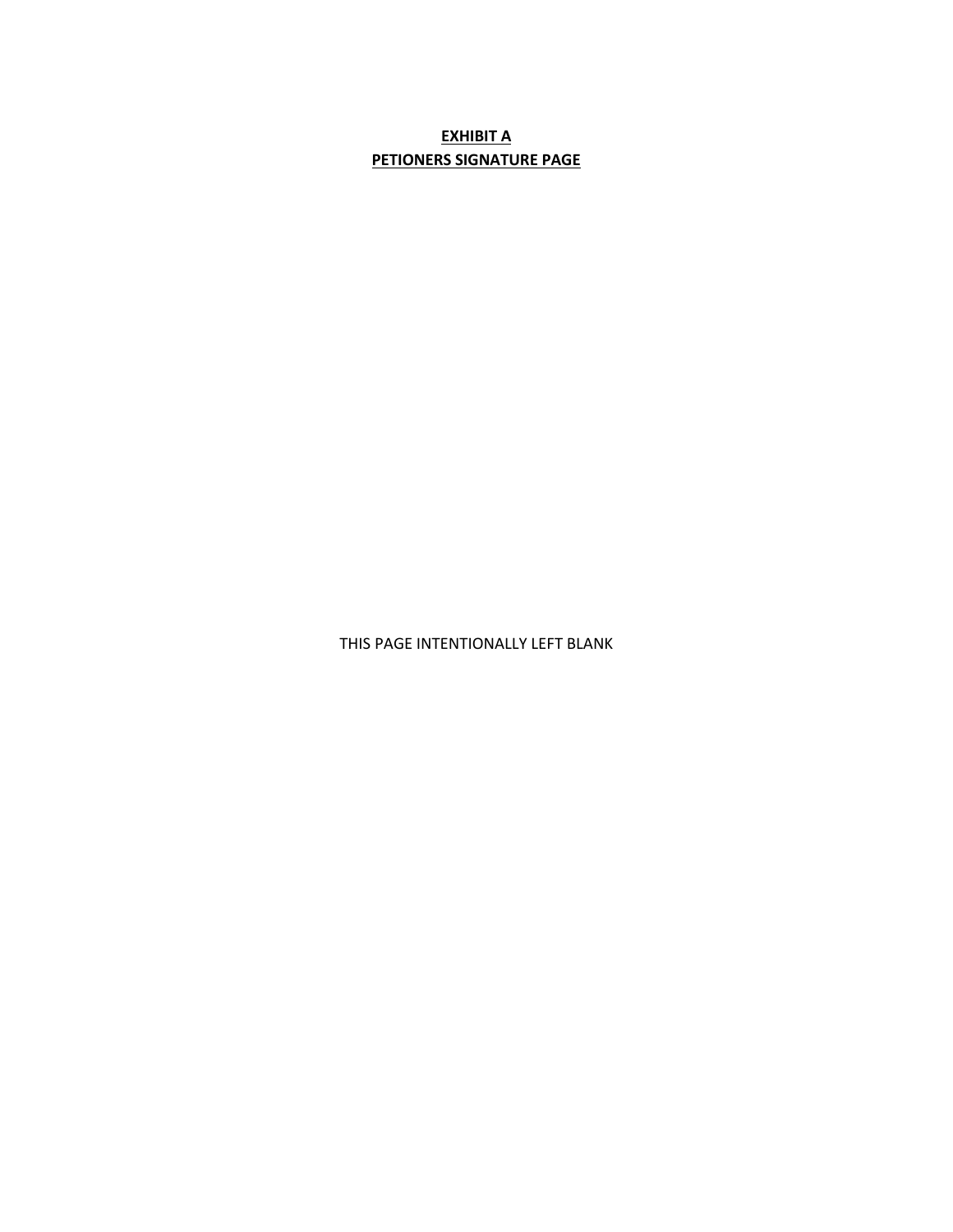## **Exhibit B PROPOSED BOUNDARY DESCRIPTION Rio Verde Foothills Domestic Water Improvement District**

## The **Initial Proposed Boundary Description** is:

The area is located in Maricopa County and is bounded by the City of Scottsdale to the West, Tonto National Forest to the North, Tonto National Forest North of Dixileta Dr.; Dixileta West to 172nd St.; 172nd St. South to Rio Verde Dr.; Rio Verde Dr. East to 176th St.; 176th St. to The McDowell Mountain Regional Park comprise the East boundary, and The McDowell Mountain Regional Park on the South.

EXCEPT the following areas:

Granite Mountain Ranch; encompassed by Lone Mountain Rd. to the North, 144<sup>th</sup> St. to the East, Dixileta Dr. to the South and 140<sup>th</sup> St. to the West.

Rio Mountain Estates; encompassed by Dixileta Dr. to the North, 152<sup>nd</sup> St. to the East, Rio Verde Dr. to the South and 150<sup>th</sup> St. to the West.

The following parcels which are included in EPCOR's service area:

These are located West of 172<sup>nd</sup> St. and North of Rio Verde Dr.:

| Parcel 219-38-009H | Parcel 219-39-009P                                                      | Parcel 219-38-979  |
|--------------------|-------------------------------------------------------------------------|--------------------|
| Parcel 219-38-009N | Parcel 219-38-978                                                       |                    |
|                    |                                                                         |                    |
|                    | These are located West of 176 <sup>th</sup> St. South of Rio Verde Dr.: |                    |
| Parcel 219-38-046  | Parcel 219-38-056C                                                      | Parcel 219-38-160F |
| Parcel 219-38-047  | Parcel 219-38-158                                                       | Parcel 219-38-160G |
| Parcel 219-38-052C | Parcel 219-38-159A                                                      | Parcel 219-38-160H |
| Parcel 219-38-052H | Parcel 219-38-159C                                                      | Parcel 219-38-160J |
| Parcel 219-38-052J | Parcel 219-38-159D                                                      | Parcel 219-38-160K |
| Parcel 219-38-052N | Parcel 219-38-159E                                                      | Parcel 219-38-161  |
| Parcel 219-38-052P | Parcel 219-38-159F                                                      | Parcel 219-38-162  |
| Parcel 219-38-052Q | Parcel 219-38-106A                                                      | Parcel 219-38-163  |
| Parcel 219-38-052S | Parcel 219-38-106B                                                      | Parcel 219-38-164  |
| Parcel 219-38-052T | Parcel 219-38-106C                                                      | Parcel 219-38-165  |
| Parcel 219-38-052U | Parcel 219-38-160D                                                      |                    |
| Parcel 219-38-056B | Parcel 219-38-160E                                                      |                    |

An **Amended Proposed Boundary Description** will supersede and replace this Exhibit B and will list only those Parcels whose owners have signed the accompanying Petition and are within the above Initial Proposed Boundary description. No other parcels will be included.